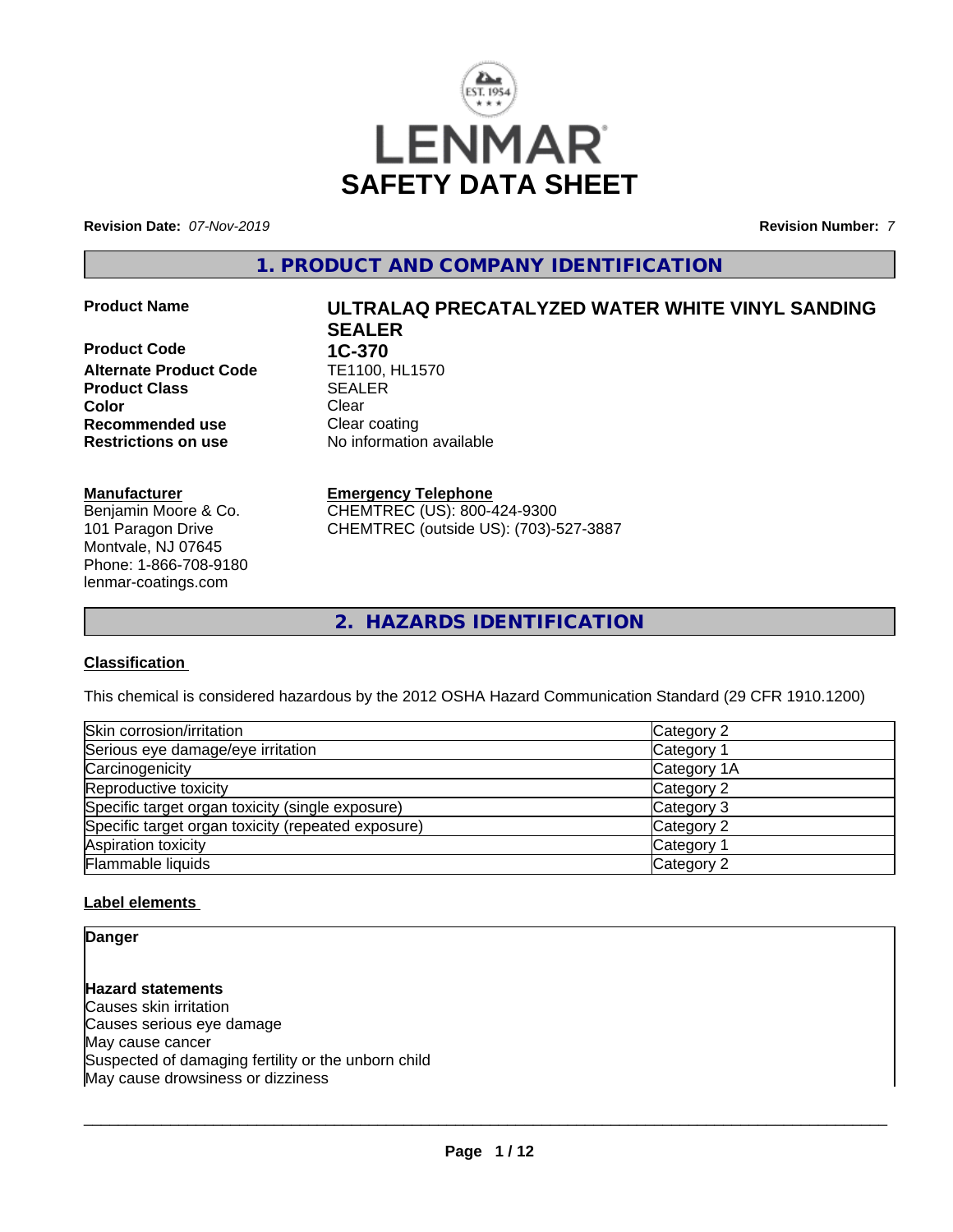May cause damage to organs through prolonged or repeated exposure May be fatal if swallowed and enters airways Highly flammable liquid and vapor **Appearance** liquid **Odor** solvent

\_\_\_\_\_\_\_\_\_\_\_\_\_\_\_\_\_\_\_\_\_\_\_\_\_\_\_\_\_\_\_\_\_\_\_\_\_\_\_\_\_\_\_\_\_\_\_\_\_\_\_\_\_\_\_\_\_\_\_\_\_\_\_\_\_\_\_\_\_\_\_\_\_\_\_\_\_\_\_\_\_\_\_\_\_\_\_\_\_\_\_\_\_

# **Precautionary Statements - Prevention**

Obtain special instructions before use Do not handle until all safety precautions have been read and understood Use personal protective equipment as required Wash face, hands and any exposed skin thoroughly after handling Do not breathe dust/fume/gas/mist/vapors/spray Use only outdoors or in a well-ventilated area Keep away from heat, hot surfaces, sparks, open flames and other ignition sources. No smoking Keep container tightly closed Ground/bond container and receiving equipment Use explosion-proof electrical/ventilating/lighting/equipment Use only non-sparking tools Take precautionary measures against static discharge Keep cool

# **Precautionary Statements - Response**

IF exposed or concerned: Get medical advice/attention

# **Eyes**

IF IN EYES: Rinse cautiously with water for several minutes. Remove contact lenses, if present and easy to do. Continue rinsing

Immediately call a POISON CENTER or doctor/physician

**Skin**

If skin irritation occurs: Get medical advice/attention IF ON SKIN (or hair): Remove/Take off immediately all contaminated clothing. Rinse skin with water/shower Wash contaminated clothing before reuse

# **Inhalation**

IF INHALED: Remove victim to fresh air and keep at rest in a position comfortable for breathing **Ingestion**

IF SWALLOWED: Immediately call a POISON CENTER or doctor/physician

Do NOT induce vomiting

# **Fire**

In case of fire: Use CO2, dry chemical, or foam for extinction

# **Precautionary Statements - Storage**

Store locked up Store in a well-ventilated place. Keep container tightly closed

# **Precautionary Statements - Disposal**

Dispose of contents/container to an approved waste disposal plant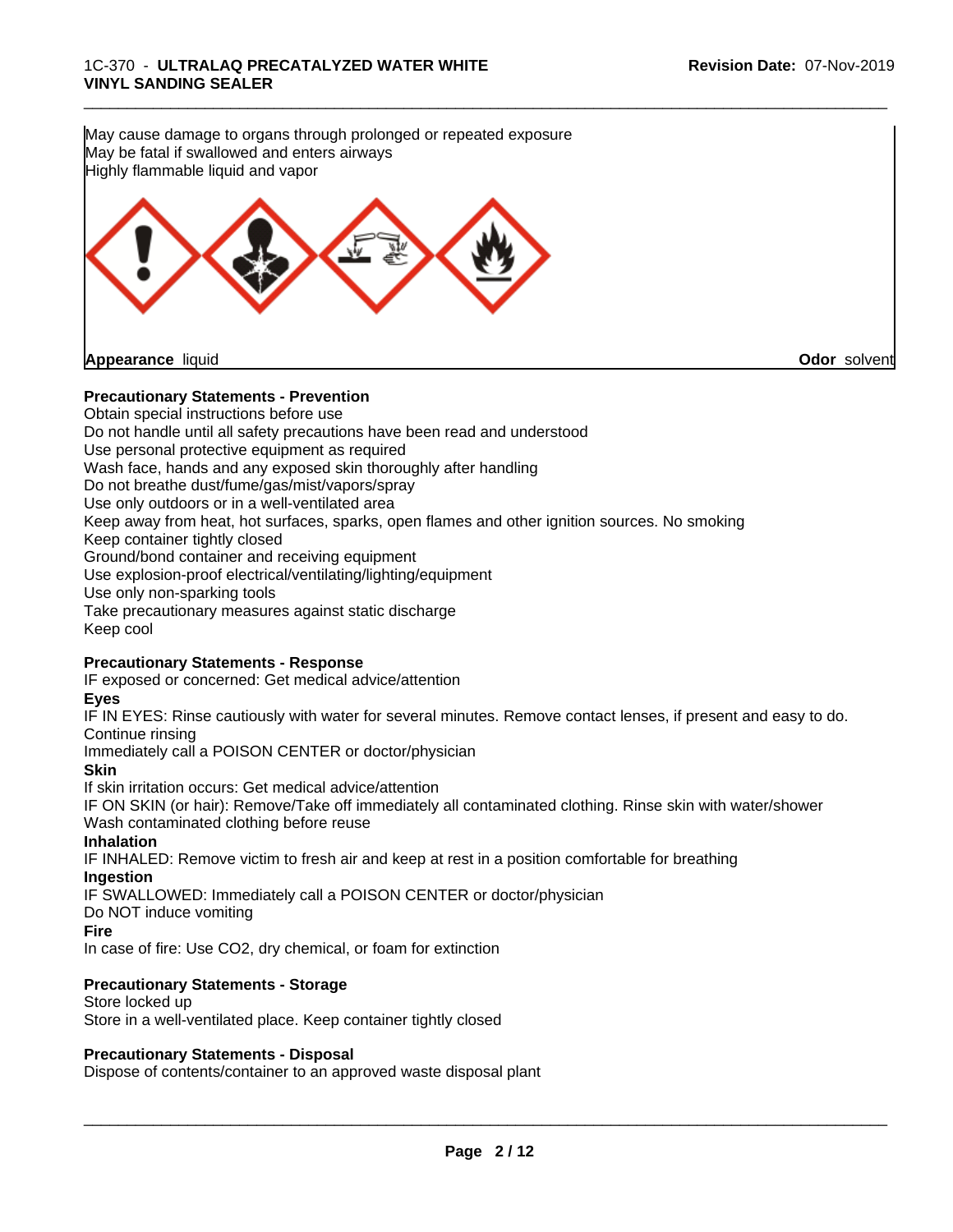# **Hazards not otherwise classified (HNOC)**

Not applicable

# **Other information**

No information available

# **3. COMPOSITION INFORMATION ON COMPONENTS**

\_\_\_\_\_\_\_\_\_\_\_\_\_\_\_\_\_\_\_\_\_\_\_\_\_\_\_\_\_\_\_\_\_\_\_\_\_\_\_\_\_\_\_\_\_\_\_\_\_\_\_\_\_\_\_\_\_\_\_\_\_\_\_\_\_\_\_\_\_\_\_\_\_\_\_\_\_\_\_\_\_\_\_\_\_\_\_\_\_\_\_\_\_

| <b>Chemical name</b> | <b>CAS No.</b> | Weight-%  |
|----------------------|----------------|-----------|
| Ethanol              | 64-17-5        | $15 - 20$ |
| n-Butyl acetate      | 123-86-4       | $10 - 15$ |
| Acetone              | 67-64-1        | $10 - 15$ |
| Ethyl acetate        | 141-78-6       | $10 - 15$ |
| Xylene               | 1330-20-7      | $5 - 10$  |
| cellulose, nitrate   | 9004-70-0      | $5 - 10$  |
| Isopropyl alcohol    | 67-63-0        | $5 - 10$  |
| Isobutyl alcohol     | 78-83-1        | 1 - 5     |
| Ethyl benzene        | 100-41-4       | - 5       |
| Toluene              | 108-88-3       | 1 - 5     |

# **4. FIRST AID MEASURES**

# **Description of first aid measures**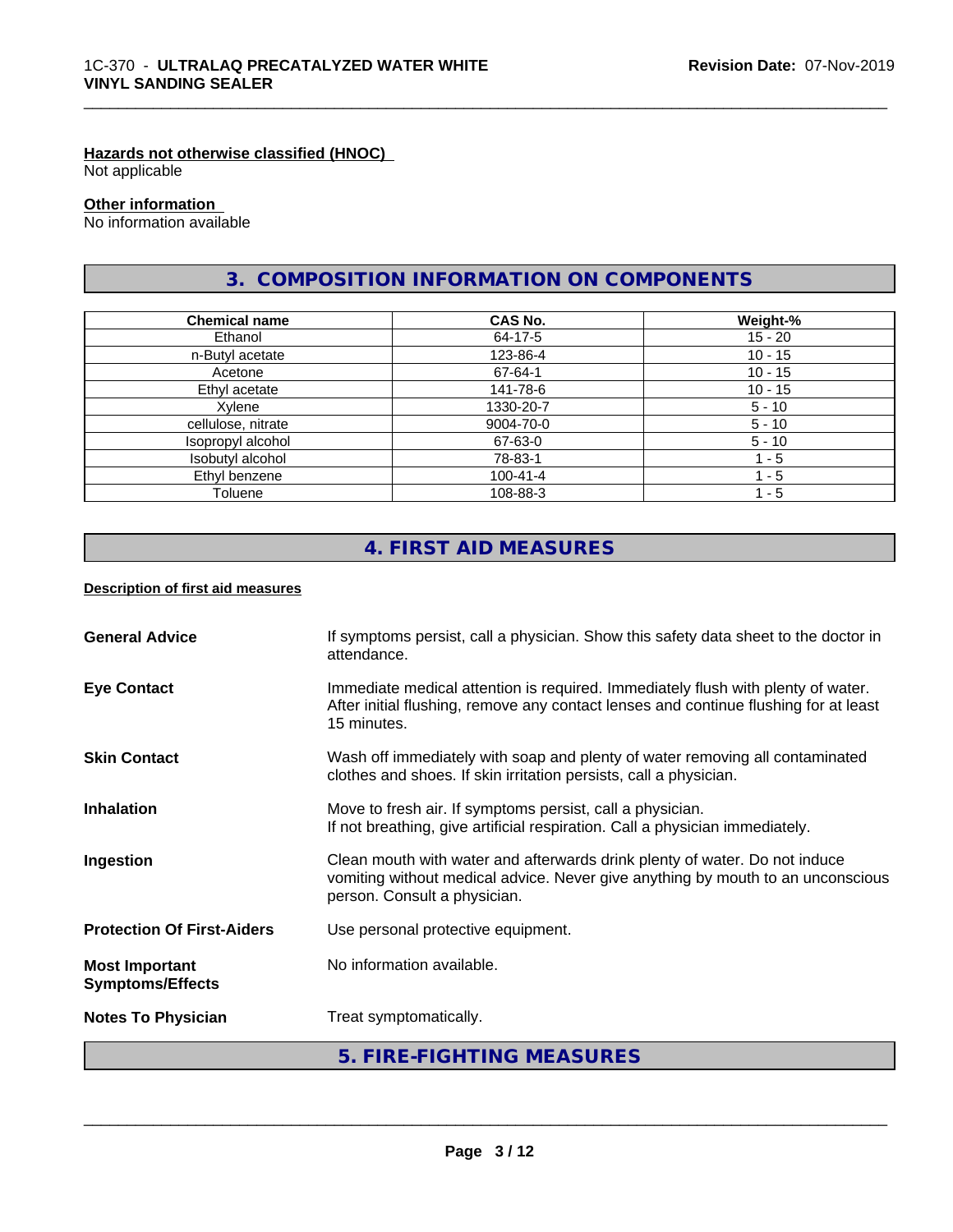| Vapors may travel considerable distance to a source of<br>ignition and flash back. Vapors may cause flash fire.<br>Foam, dry powder or water. Use extinguishing measures<br>that are appropriate to local circumstances and the<br>surrounding environment.<br>As in any fire, wear self-contained breathing apparatus<br>pressure-demand, MSHA/NIOSH (approved or equivalent)<br>and full protective gear.<br>Burning may result in carbon dioxide, carbon monoxide<br>and other combustion products of varying composition<br>which may be toxic and/or irritating.<br>Flammable. Flash back possible over considerable<br>distance. Keep product and empty container away from<br>heat and sources of ignition. Closed containers may<br>rupture if exposed to fire or extreme heat. Thermal<br>decomposition can lead to release of irritating gases and<br>vapors.<br>No<br>Yes<br>27<br>Flash point (°F)<br>$-3$<br>Flash Point (°C)<br><b>Method</b><br><b>PMCC</b><br>Not available<br>Lower flammability limit:<br><b>Upper flammability limit:</b><br>Not available<br>Health: 2<br>Flammability: 3<br><b>Instability: 1</b><br><b>Special: Not Applicable</b> |                             |  |
|--------------------------------------------------------------------------------------------------------------------------------------------------------------------------------------------------------------------------------------------------------------------------------------------------------------------------------------------------------------------------------------------------------------------------------------------------------------------------------------------------------------------------------------------------------------------------------------------------------------------------------------------------------------------------------------------------------------------------------------------------------------------------------------------------------------------------------------------------------------------------------------------------------------------------------------------------------------------------------------------------------------------------------------------------------------------------------------------------------------------------------------------------------------------------|-----------------------------|--|
| <b>Suitable Extinguishing Media</b><br>Protective equipment and precautions for firefighters<br><b>Hazardous combustion products</b><br><b>Specific Hazards Arising From The Chemical</b><br>Sensitivity to mechanical impact<br>Sensitivity to static discharge<br><b>Flash Point Data</b><br><b>Flammability Limits In Air</b><br><b>NFPA</b>                                                                                                                                                                                                                                                                                                                                                                                                                                                                                                                                                                                                                                                                                                                                                                                                                          | <b>Flammable Properties</b> |  |
|                                                                                                                                                                                                                                                                                                                                                                                                                                                                                                                                                                                                                                                                                                                                                                                                                                                                                                                                                                                                                                                                                                                                                                          |                             |  |
|                                                                                                                                                                                                                                                                                                                                                                                                                                                                                                                                                                                                                                                                                                                                                                                                                                                                                                                                                                                                                                                                                                                                                                          |                             |  |
|                                                                                                                                                                                                                                                                                                                                                                                                                                                                                                                                                                                                                                                                                                                                                                                                                                                                                                                                                                                                                                                                                                                                                                          |                             |  |
|                                                                                                                                                                                                                                                                                                                                                                                                                                                                                                                                                                                                                                                                                                                                                                                                                                                                                                                                                                                                                                                                                                                                                                          |                             |  |
|                                                                                                                                                                                                                                                                                                                                                                                                                                                                                                                                                                                                                                                                                                                                                                                                                                                                                                                                                                                                                                                                                                                                                                          |                             |  |
|                                                                                                                                                                                                                                                                                                                                                                                                                                                                                                                                                                                                                                                                                                                                                                                                                                                                                                                                                                                                                                                                                                                                                                          |                             |  |
|                                                                                                                                                                                                                                                                                                                                                                                                                                                                                                                                                                                                                                                                                                                                                                                                                                                                                                                                                                                                                                                                                                                                                                          |                             |  |
|                                                                                                                                                                                                                                                                                                                                                                                                                                                                                                                                                                                                                                                                                                                                                                                                                                                                                                                                                                                                                                                                                                                                                                          |                             |  |
|                                                                                                                                                                                                                                                                                                                                                                                                                                                                                                                                                                                                                                                                                                                                                                                                                                                                                                                                                                                                                                                                                                                                                                          |                             |  |
|                                                                                                                                                                                                                                                                                                                                                                                                                                                                                                                                                                                                                                                                                                                                                                                                                                                                                                                                                                                                                                                                                                                                                                          |                             |  |

# **NFPA Legend**

- 0 Not Hazardous
- 1 Slightly
- 2 Moderate
- 3 High
- 4 Severe

*The ratings assigned are only suggested ratings, the contractor/employer has ultimate responsibilities for NFPA ratings where this system is used.*

*Additional information regarding the NFPA rating system is available from the National Fire Protection Agency (NFPA) at www.nfpa.org.*

# **6. ACCIDENTAL RELEASE MEASURES**

Personal Precautions **Remove all sources of ignition.** Take precautions to prevent flashback. Ground and bond all containers and handling equipment. Take precautionary measures against static discharges. Ensure adequate ventilation. Avoid contact with skin,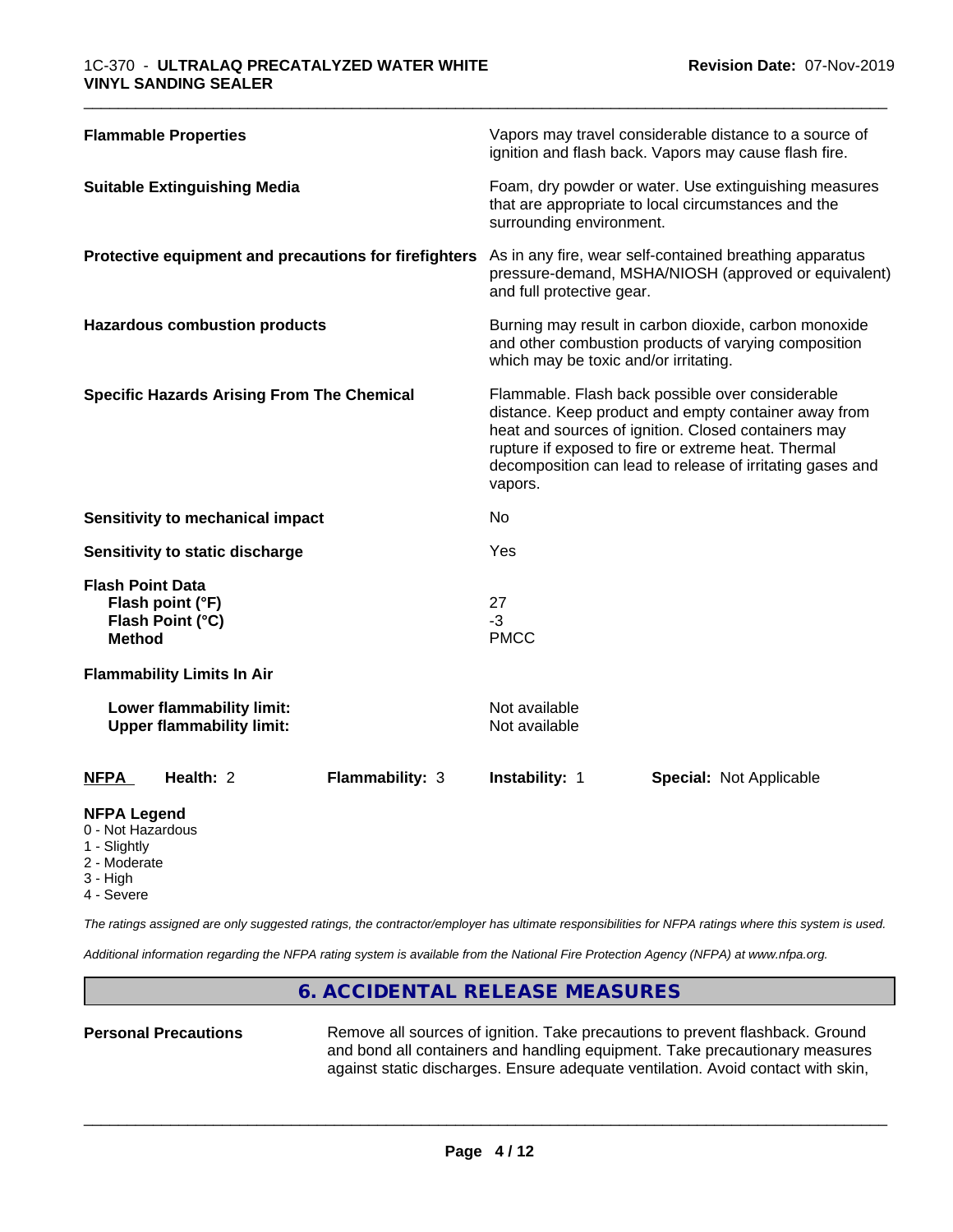|                                  | eyes and clothing. Use personal protective equipment.                                                                                                                                                                                                                                                                                                                                                                                          |
|----------------------------------|------------------------------------------------------------------------------------------------------------------------------------------------------------------------------------------------------------------------------------------------------------------------------------------------------------------------------------------------------------------------------------------------------------------------------------------------|
| <b>Other Information</b>         | Prevent further leakage or spillage if safe to do so. Do not allow material to<br>contaminate ground water system. Prevent product from entering drains. Do not<br>flush into surface water or sanitary sewer system. Local authorities should be<br>advised if significant spillages cannot be contained.                                                                                                                                     |
| <b>Environmental precautions</b> | See Section 12 for additional Ecological Information.                                                                                                                                                                                                                                                                                                                                                                                          |
| <b>Methods for Cleaning Up</b>   | Dam up. Soak up with inert absorbent material. Use a non-sparking or explosion<br>proof means to transfer material to a sealed, appropriate container for disposal.<br>Clean contaminated surface thoroughly.                                                                                                                                                                                                                                  |
|                                  | 7. HANDLING AND STORAGE                                                                                                                                                                                                                                                                                                                                                                                                                        |
| <b>Handling</b>                  | Avoid contact with skin, eyes and clothing. Wear personal protective equipment.<br>Do not breathe vapors or spray mist. Use only in ventilated areas. Prevent vapor<br>build-up by providing adequate ventilation during and after use.                                                                                                                                                                                                        |
|                                  | Take precautionary measures against static discharges. To avoid ignition of<br>vapors by static electricity discharge, all metal parts of the equipment must be<br>grounded. Keep away from heat, sparks and flame. Do not smoke. Extinguish all<br>flames and pilot lights, and turn off stoves, heaters, electric motors and other<br>sources of ignition during use and until all vapors are gone. Ignition and/or flash<br>back may occur. |
| <b>Storage</b>                   | Keep containers tightly closed in a dry, cool and well-ventilated place. Keep away<br>from heat. Keep away from open flames, hot surfaces and sources of ignition.<br>Keep in properly labeled containers. Keep out of the reach of children.                                                                                                                                                                                                  |
| <b>Incompatible Materials</b>    | Incompatible with strong acids and bases and strong oxidizing agents.                                                                                                                                                                                                                                                                                                                                                                          |
|                                  | Technical measures/Precautions Ensure adequate ventilation. Use only where airflow will keep vapors from building<br>up in or near the work area in adjoining rooms. Comply with all national, state, and<br>local codes pertaining to the storage, handling, dispensing and disposal of<br>flammable liquids.                                                                                                                                 |
|                                  | Dissipate static electricity during transfer by grounding and bonding containers<br>and equipment before transferring material. All equipment should be non-sparking<br>and explosion proof. Use explosion proof electrical equipment for ventilation,<br>lighting and material handling.                                                                                                                                                      |

\_\_\_\_\_\_\_\_\_\_\_\_\_\_\_\_\_\_\_\_\_\_\_\_\_\_\_\_\_\_\_\_\_\_\_\_\_\_\_\_\_\_\_\_\_\_\_\_\_\_\_\_\_\_\_\_\_\_\_\_\_\_\_\_\_\_\_\_\_\_\_\_\_\_\_\_\_\_\_\_\_\_\_\_\_\_\_\_\_\_\_\_\_

**8. EXPOSURE CONTROLS/PERSONAL PROTECTION**

# **Exposure Limits**

| <b>Chemical name</b> | <b>ACGIH TLV</b> | <b>OSHA PEL</b>              |
|----------------------|------------------|------------------------------|
| Ethanol              | STEL: 1000 ppm   | 1000 ppm - TWA               |
|                      |                  | 1900 mg/m <sup>3</sup> - TWA |
| n-Butyl acetate      | 150 ppm - TWA    | 150 ppm - TWA                |
|                      | 200 ppm - STEL   | 710 mg/m <sup>3</sup> - TWA  |
| Acetone              | 250 ppm - TWA    | 1000 ppm - TWA               |
|                      | 500 ppm - STEL   | 2400 mg/m <sup>3</sup> - TWA |
| Ethyl acetate        | 400 ppm - TWA    | $400$ ppm - TWA              |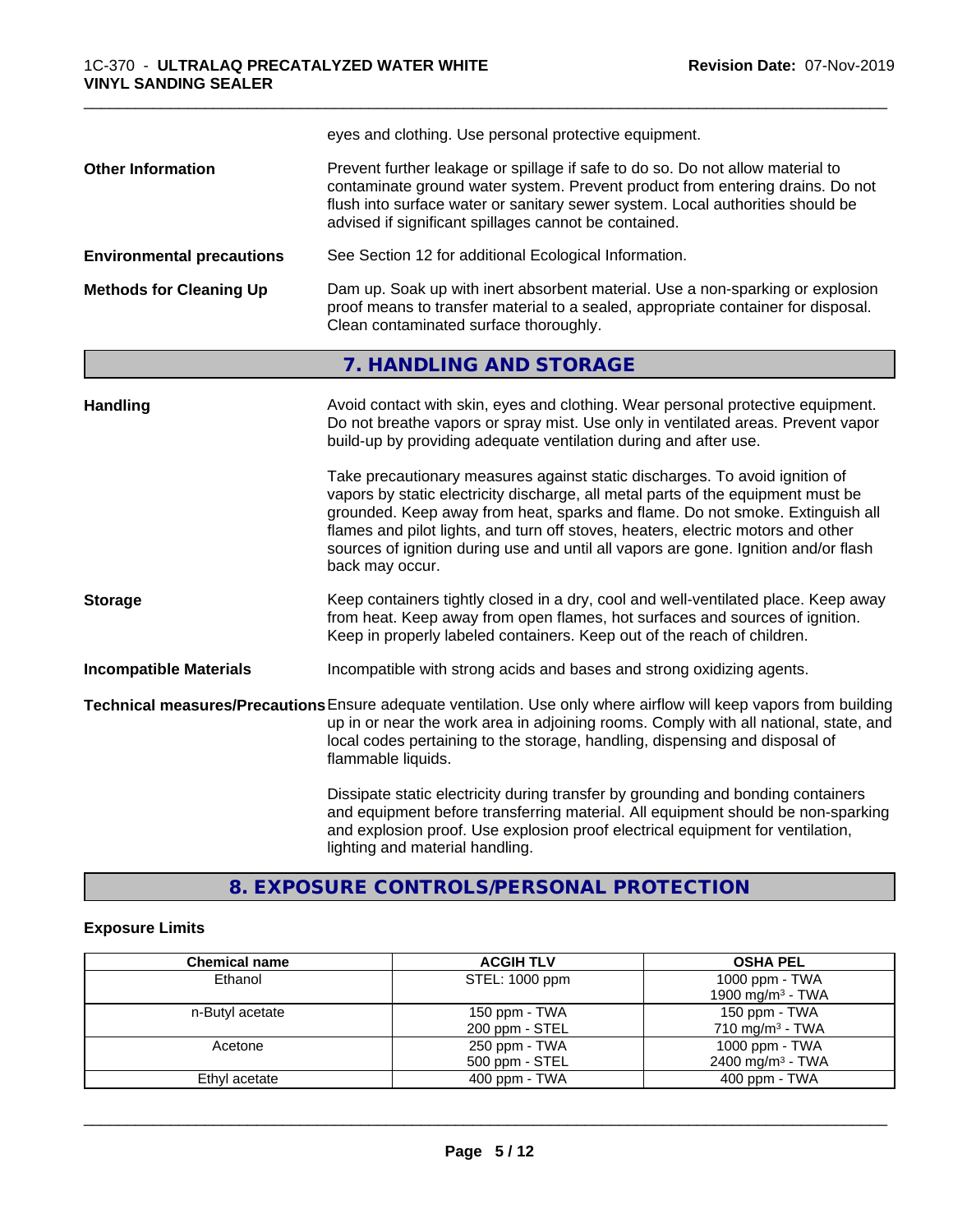# 1C-370 - **ULTRALAQ PRECATALYZED WATER WHITE VINYL SANDING SEALER**

|                   |                                 | 1400 mg/m <sup>3</sup> - TWA                 |
|-------------------|---------------------------------|----------------------------------------------|
| Xylene            | 100 ppm - TWA<br>150 ppm - STEL | 100 ppm - TWA<br>435 mg/m <sup>3</sup> - TWA |
| Isopropyl alcohol | 200 ppm - TWA<br>400 ppm - STEL | 400 ppm - TWA<br>980 mg/m <sup>3</sup> - TWA |
| Isobutyl alcohol  | 50 ppm - TWA                    | 100 ppm - TWA<br>300 mg/m $3$ - TWA          |
| Ethyl benzene     | 20 ppm - TWA                    | 100 ppm - TWA<br>435 mg/m <sup>3</sup> - TWA |
| Toluene           | 20 ppm - TWA                    | 200 ppm - TWA<br>300 ppm - Ceiling           |

\_\_\_\_\_\_\_\_\_\_\_\_\_\_\_\_\_\_\_\_\_\_\_\_\_\_\_\_\_\_\_\_\_\_\_\_\_\_\_\_\_\_\_\_\_\_\_\_\_\_\_\_\_\_\_\_\_\_\_\_\_\_\_\_\_\_\_\_\_\_\_\_\_\_\_\_\_\_\_\_\_\_\_\_\_\_\_\_\_\_\_\_\_

#### **Legend**

ACGIH - American Conference of Governmental Industrial Hygienists Exposure Limits OSHA - Occupational Safety & Health Administration Exposure Limits N/E - Not Established

| Appropriate engineering<br>controls  |                                                                                                                                                                                                                                                                                                                                                                     |
|--------------------------------------|---------------------------------------------------------------------------------------------------------------------------------------------------------------------------------------------------------------------------------------------------------------------------------------------------------------------------------------------------------------------|
| <b>Engineering Measures</b>          | Ensure adequate ventilation, especially in confined areas.                                                                                                                                                                                                                                                                                                          |
| <b>Personal Protective Equipment</b> |                                                                                                                                                                                                                                                                                                                                                                     |
| <b>Eye/Face Protection</b>           | Safety glasses with side-shields. If splashes are likely to occur, wear:. Tightly<br>fitting safety goggles.                                                                                                                                                                                                                                                        |
| <b>Skin Protection</b>               | Long sleeved clothing. Protective gloves.                                                                                                                                                                                                                                                                                                                           |
| <b>Respiratory Protection</b>        | Use only with adequate ventilation. In operations where exposure limits are<br>exceeded, use a NIOSH approved respirator that has been selected by a<br>technically qualified person for the specific work conditions. When spraying the<br>product or applying in confined areas, wear a NIOSH approved respirator<br>specified for paint spray or organic vapors. |
| <b>Hygiene Measures</b>              | Avoid contact with skin, eyes and clothing. Remove and wash contaminated<br>clothing before re-use. Wash thoroughly after handling.                                                                                                                                                                                                                                 |

# **9. PHYSICAL AND CHEMICAL PROPERTIES**

| No information available<br>Vapor pressure<br>No information available<br>Vapor density<br>Wt. % Solids<br>$20 - 30$<br>$15 - 25$<br>Vol. % Solids<br>70 - 80<br><b>Wt. % Volatiles</b><br>Vol. % Volatiles<br>75 - 85<br>~< 680<br>VOC Regulatory Limit (g/L) | Appearance<br>Odor<br><b>Odor Threshold</b><br>Density (Ibs/gal)<br><b>Specific Gravity</b><br>рH<br><b>Viscosity (cps)</b><br>Solubility(ies)<br><b>Water solubility</b><br><b>Evaporation Rate</b> | liquid<br>solvent<br>No information available<br>$7.5 - 7.6$<br>$0.89 - 0.92$<br>No information available<br>No information available<br>No information available<br>No information available<br>No information available |
|----------------------------------------------------------------------------------------------------------------------------------------------------------------------------------------------------------------------------------------------------------------|------------------------------------------------------------------------------------------------------------------------------------------------------------------------------------------------------|---------------------------------------------------------------------------------------------------------------------------------------------------------------------------------------------------------------------------|
|----------------------------------------------------------------------------------------------------------------------------------------------------------------------------------------------------------------------------------------------------------------|------------------------------------------------------------------------------------------------------------------------------------------------------------------------------------------------------|---------------------------------------------------------------------------------------------------------------------------------------------------------------------------------------------------------------------------|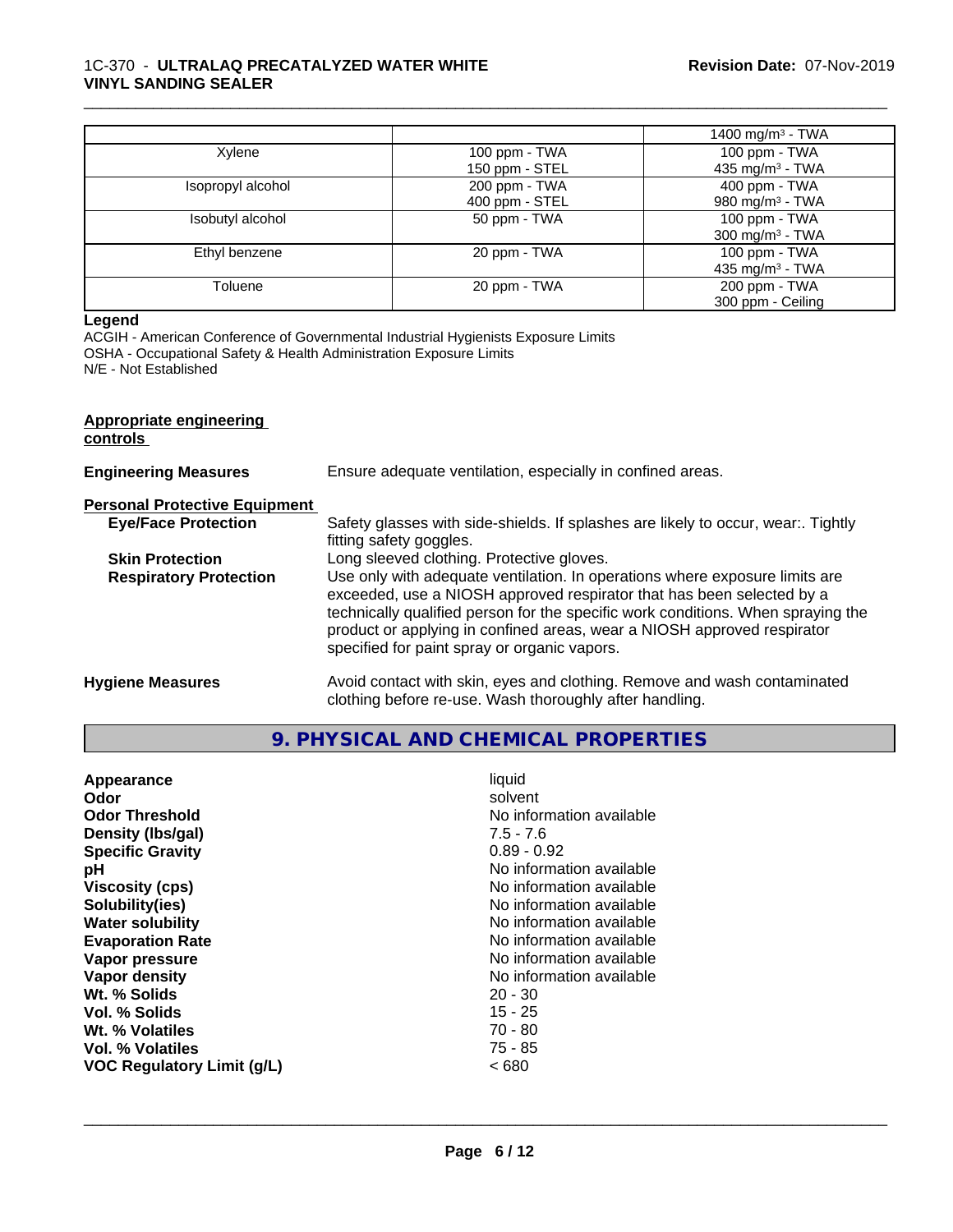| <b>Boiling Point (°F)</b>             | 136                      |
|---------------------------------------|--------------------------|
| <b>Boiling Point (°C)</b>             | 58                       |
| Freezing point (°F)                   | No information available |
| <b>Freezing Point (°C)</b>            | No information available |
| Flash point (°F)                      | 27                       |
| Flash Point (°C)                      | -3                       |
| <b>Method</b>                         | <b>PMCC</b>              |
| Flammability (solid, gas)             | Not applicable           |
| <b>Upper flammability limit:</b>      | No information available |
| Lower flammability limit:             | No information available |
| <b>Autoignition Temperature (°F)</b>  | No information available |
| <b>Autoignition Temperature (°C)</b>  | No information available |
| <b>Decomposition Temperature (°F)</b> | No information available |
| Decomposition Temperature (°C)        | No information available |
| <b>Partition coefficient</b>          | No information available |

\_\_\_\_\_\_\_\_\_\_\_\_\_\_\_\_\_\_\_\_\_\_\_\_\_\_\_\_\_\_\_\_\_\_\_\_\_\_\_\_\_\_\_\_\_\_\_\_\_\_\_\_\_\_\_\_\_\_\_\_\_\_\_\_\_\_\_\_\_\_\_\_\_\_\_\_\_\_\_\_\_\_\_\_\_\_\_\_\_\_\_\_\_

**10. STABILITY AND REACTIVITY**

**Reactivity No data available No data available Chemical Stability Stability** Stable under normal conditions. Hazardous polymerisation does not occur. **Conditions to avoid Conditions to avoid Conditions keep** away from open flames, hot surfaces, static electricity and sources of ignition. Sparks. Elevated temperature. **Incompatible Materials Incompatible with strong acids and bases and strong** oxidizing agents. **Hazardous Decomposition Products** Thermal decomposition can lead to release of irritating gases and vapors. **Possibility of hazardous reactions** None under normal conditions of use.

**11. TOXICOLOGICAL INFORMATION**

| <b>Product Information</b>                                                   |                                                                                                                                                                                                               |
|------------------------------------------------------------------------------|---------------------------------------------------------------------------------------------------------------------------------------------------------------------------------------------------------------|
| Information on likely routes of exposure                                     |                                                                                                                                                                                                               |
| <b>Principal Routes of Exposure</b>                                          | Eye contact, skin contact and inhalation.                                                                                                                                                                     |
| <b>Acute Toxicity</b>                                                        |                                                                                                                                                                                                               |
| <b>Product Information</b>                                                   | Repeated or prolonged exposure to organic solvents may lead to permanent brain<br>and nervous system damage. Intentional misuse by deliberately concentrating and<br>inhaling vapors may be harmful or fatal. |
| Symptoms related to the physical, chemical and toxicological characteristics |                                                                                                                                                                                                               |
| <b>Symptoms</b>                                                              | No information available                                                                                                                                                                                      |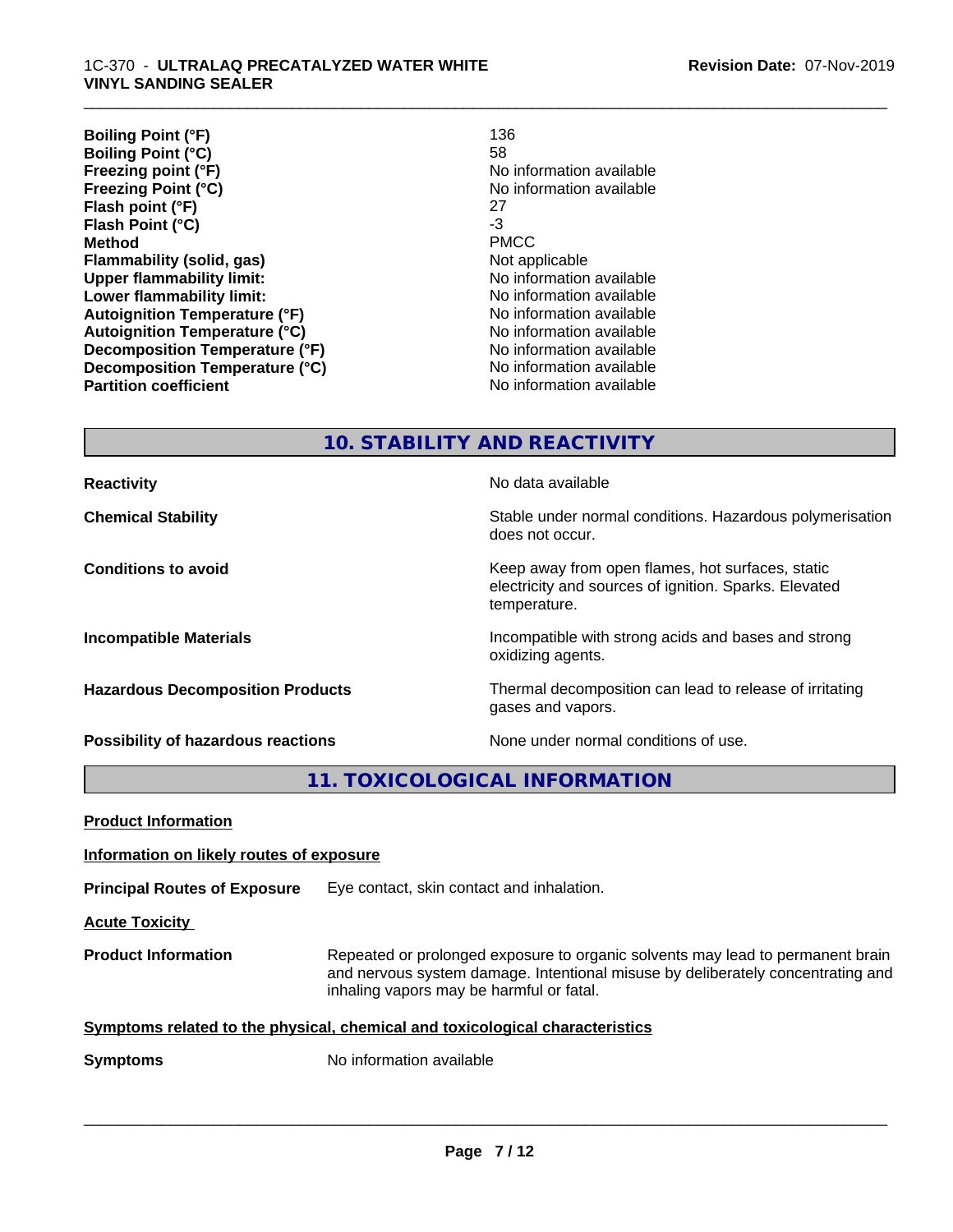# **Delayed and immediate effects as well as chronic effects from short and long-term exposure**

| Eye contact                     | Severely irritating to eyes. May cause burns. Risk of serious damage to eyes.                                                                                                                                                                                 |
|---------------------------------|---------------------------------------------------------------------------------------------------------------------------------------------------------------------------------------------------------------------------------------------------------------|
| <b>Skin contact</b>             | May cause skin irritation and/or dermatitis. Prolonged skin contact may defat the<br>skin and produce dermatitis.                                                                                                                                             |
| Ingestion                       | Harmful if swallowed. Ingestion may cause irritation to mucous membranes. Small<br>amounts of this product aspirated into the respiratory system during ingestion or<br>vomiting may cause mild to severe pulmonary injury, possibly progressing to<br>death. |
| <b>Inhalation</b>               | Harmful by inhalation. High vapor / aerosol concentrations are irritating to the<br>eyes, nose, throat and lungs and may cause headaches, dizziness, drowsiness,<br>unconsciousness, and other central nervous system effects.                                |
| <b>Sensitization</b>            | No information available                                                                                                                                                                                                                                      |
| <b>Neurological Effects</b>     | No information available.                                                                                                                                                                                                                                     |
| <b>Mutagenic Effects</b>        | No information available.                                                                                                                                                                                                                                     |
| <b>Reproductive Effects</b>     | Possible risk of impaired fertility. Possible risk of harm to the unborn child.                                                                                                                                                                               |
| <b>Developmental Effects</b>    | No information available.                                                                                                                                                                                                                                     |
| <b>Target organ effects</b>     | liver. Respiratory system. Eyes. Skin. Central nervous system. blood.<br>Reproductive System.                                                                                                                                                                 |
| <b>STOT - repeated exposure</b> | Causes damage to organs through prolonged or repeated exposure if inhaled.<br>May cause disorder and damage to the. liver. kidney. spleen. blood. Causes<br>damage to organs through prolonged or repeated exposure.                                          |
| <b>STOT - single exposure</b>   | May cause disorder and damage to the. Respiratory system. Central nervous<br>system.                                                                                                                                                                          |
| Other adverse effects           | No information available.                                                                                                                                                                                                                                     |
| <b>Aspiration Hazard</b>        | May be harmful if swallowed and enters airways. Small amounts of this product<br>aspirated into the respiratory system during ingestion or vomiting may cause mild<br>to severe pulmonary injury, possibly progressing to death.                              |

#### **Numerical measures of toxicity**

**The following values are calculated based on chapter 3.1 of the GHS document**

| <b>ATEmix (oral)</b>                 | 5723 mg/kg   |
|--------------------------------------|--------------|
| <b>ATEmix (dermal)</b>               | $6411$ mg/kg |
| <b>ATEmix (inhalation-dust/mist)</b> | 15.8 ma/L    |
| <b>ATEmix (inhalation-vapor)</b>     | 13.7 ma/L    |

# **Component Information**

| Chemical name                   | Oral LD50             | Dermal LD50                                       | Inhalation LC50                       |
|---------------------------------|-----------------------|---------------------------------------------------|---------------------------------------|
| Ethanol<br>64-17-5              | $= 7060$ mg/kg (Rat)  | -                                                 | $= 124.7$ mg/L (Rat) 4 h              |
| n-Butyl acetate<br>123-86-4     | $= 10768$ mg/kg (Rat) | > 17600 mg/kg (Rabbit)                            |                                       |
| Acetone<br>67-64-1              | $= 5800$ mg/kg (Rat)  |                                                   | $=$ 50100 mg/m <sup>3</sup> (Rat) 8 h |
| Ethyl acetate<br>141-78-6       | $= 5620$ mg/kg (Rat)  | $> 18000$ mg/kg (Rabbit) $> 20$<br>mL/kg (Rabbit) |                                       |
| Xylene<br>1330-20-7             | $=$ 3500 mg/kg (Rat)  | $>$ 4350 mg/kg (Rabbit)                           | $= 29.08$ mg/L (Rat) 4 h              |
| cellulose, nitrate<br>9004-70-0 | 5 q/kg (Rat)          |                                                   |                                       |
| Isopropyl alcohol<br>67-63-0    | $= 1870$ mg/kg (Rat)  | $= 4059$ mg/kg (Rabbit)                           | $= 72600$ mg/m <sup>3</sup> (Rat) 4 h |
| Isobutyl alcohol                | $= 2460$ mg/kg (Rat)  | $=$ 3400 mg/kg (Rabbit)                           | $> 6.5$ mg/L (Rat) 4 h                |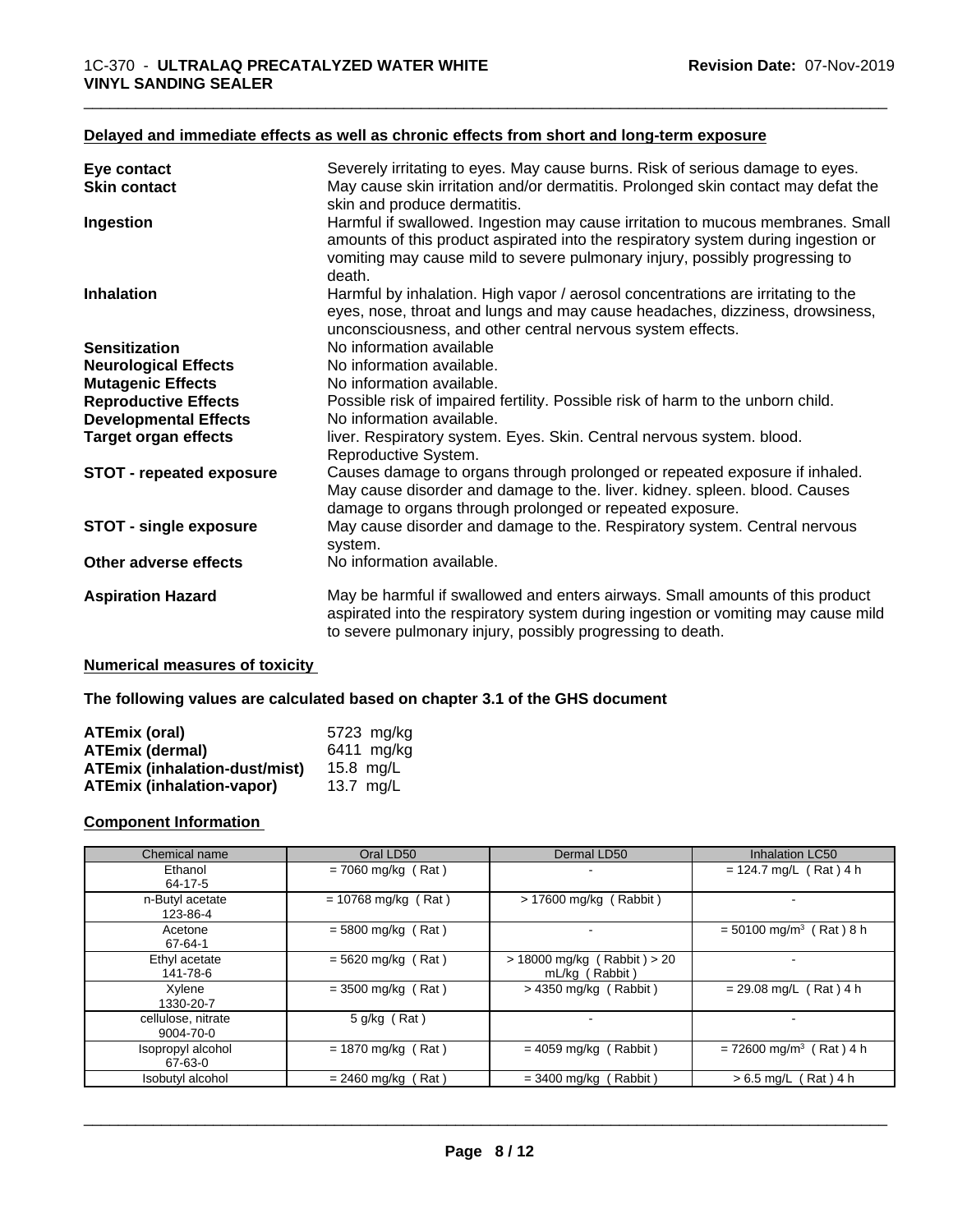# 1C-370 - **ULTRALAQ PRECATALYZED WATER WHITE VINYL SANDING SEALER**

| 78-83-1       |                      |                          |                       |
|---------------|----------------------|--------------------------|-----------------------|
| Ethyl benzene | $=$ 3500 mg/kg (Rat) | $= 15400$ mg/kg (Rabbit) | = 17.2 mg/L (Rat) 4 h |
| 100-41-4      |                      |                          |                       |
| Toluene       | $= 2600$ mg/kg (Rat) | $= 12000$ mg/kg (Rabbit) | = 12.5 mg/L (Rat) 4 h |
| 108-88-3      |                      |                          |                       |

\_\_\_\_\_\_\_\_\_\_\_\_\_\_\_\_\_\_\_\_\_\_\_\_\_\_\_\_\_\_\_\_\_\_\_\_\_\_\_\_\_\_\_\_\_\_\_\_\_\_\_\_\_\_\_\_\_\_\_\_\_\_\_\_\_\_\_\_\_\_\_\_\_\_\_\_\_\_\_\_\_\_\_\_\_\_\_\_\_\_\_\_\_

# **Carcinogenicity**

*The information below indicateswhether each agency has listed any ingredient as a carcinogen:.*

| <b>Chemical name</b> | <b>IARC</b>          | <b>NTP</b> | OSHA   |
|----------------------|----------------------|------------|--------|
|                      | Possible Human<br>2B |            | Listed |
| Ethyl<br>i benzene   | Carcinogen           |            |        |

# **Legend**

IARC - International Agency for Research on Cancer NTP - National Toxicity Program OSHA - Occupational Safety & Health Administration

**12. ECOLOGICAL INFORMATION**

# **Ecotoxicity Effects**

The environmental impact of this product has not been fully investigated.

# **Product Information**

# **Acute Toxicity to Fish**

No information available

# **Acute Toxicity to Aquatic Invertebrates**

No information available

# **Acute Toxicity to Aquatic Plants**

No information available

# **Persistence / Degradability**

No information available.

#### **Bioaccumulation**

There is no data for this product.

# **Mobility in Environmental Media**

No information available.

# **Ozone**

Not applicable

# **Component Information**

# **Acute Toxicity to Fish**

n-Butyl acetate LC50: 18 mg/L (Fathead Minnow - 96 hr.) Acetone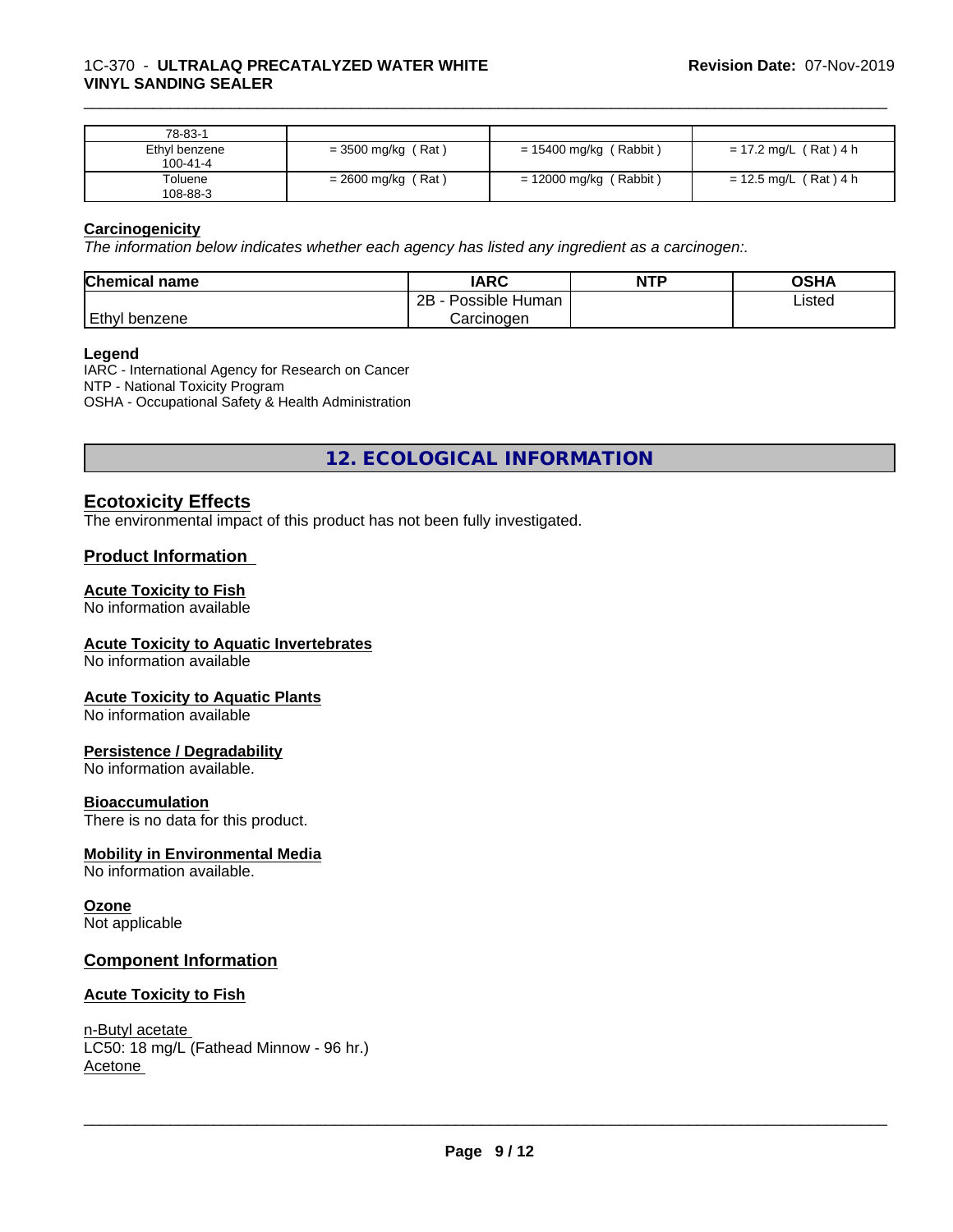# 1C-370 - **ULTRALAQ PRECATALYZED WATER WHITE VINYL SANDING SEALER**

LC50: 8300 (Bluegill - 96 hr.) mg/L Xylene LC50: 13.5 mg/L (Rainbow Trout - 96 hr.) Ethyl benzene LC50: 12.1 mg/L (Fathead Minnow - 96 hr.)

# **Acute Toxicity to Aquatic Invertebrates**

n-Butyl acetate EC50: 72.8 mg/L (Daphnia magna - 48 hr.) Acetone EC50: 12600 mg/L (Daphnia magna - 48 hr.) Ethyl benzene EC50: 1.8 mg/L (Daphnia magna - 48 hr.)

# **Acute Toxicity to Aquatic Plants**

n-Butyl acetate EC50: 674.7 mg/L (Green algae (Scenedesmus subspicatus), 72 hrs.) Ethyl benzene EC50: 4.6 mg/L (Green algae (Scenedesmus subspicatus), 72 hrs.)

# **13. DISPOSAL CONSIDERATIONS**

\_\_\_\_\_\_\_\_\_\_\_\_\_\_\_\_\_\_\_\_\_\_\_\_\_\_\_\_\_\_\_\_\_\_\_\_\_\_\_\_\_\_\_\_\_\_\_\_\_\_\_\_\_\_\_\_\_\_\_\_\_\_\_\_\_\_\_\_\_\_\_\_\_\_\_\_\_\_\_\_\_\_\_\_\_\_\_\_\_\_\_\_\_

| <b>Waste Disposal Method</b>   | Dispose of in accordance with federal, state, and local regulations. Local<br>requirements may vary, consult your sanitation department or state-designated<br>environmental protection agency for more disposal options. |
|--------------------------------|---------------------------------------------------------------------------------------------------------------------------------------------------------------------------------------------------------------------------|
| <b>Empty Container Warning</b> | Emptied containers may retain product residue. Follow label warnings even after<br>container is emptied. Residual vapors may explode on ignition.                                                                         |

# **14. TRANSPORT INFORMATION**

| <b>ICAO / IATA</b>                                                                                                       | Contact the preparer for further information.            |
|--------------------------------------------------------------------------------------------------------------------------|----------------------------------------------------------|
| <b>IMDG / IMO</b>                                                                                                        | Contact the preparer for further information.            |
| <b>DOT</b><br><b>Proper Shipping Name</b><br><b>Hazard class</b><br>UN-No.<br><b>Packing Group</b><br><b>Description</b> | <b>PAINT</b><br>3<br>UN1263<br>Ш<br>UN1263, PAINT, 3, II |

# **15. REGULATORY INFORMATION**

# **International Inventories**

| <b>TSCA: United States</b> | Yes - All components are listed or exempt. |
|----------------------------|--------------------------------------------|
| <b>DSL: Canada</b>         | Yes - All components are listed or exempt. |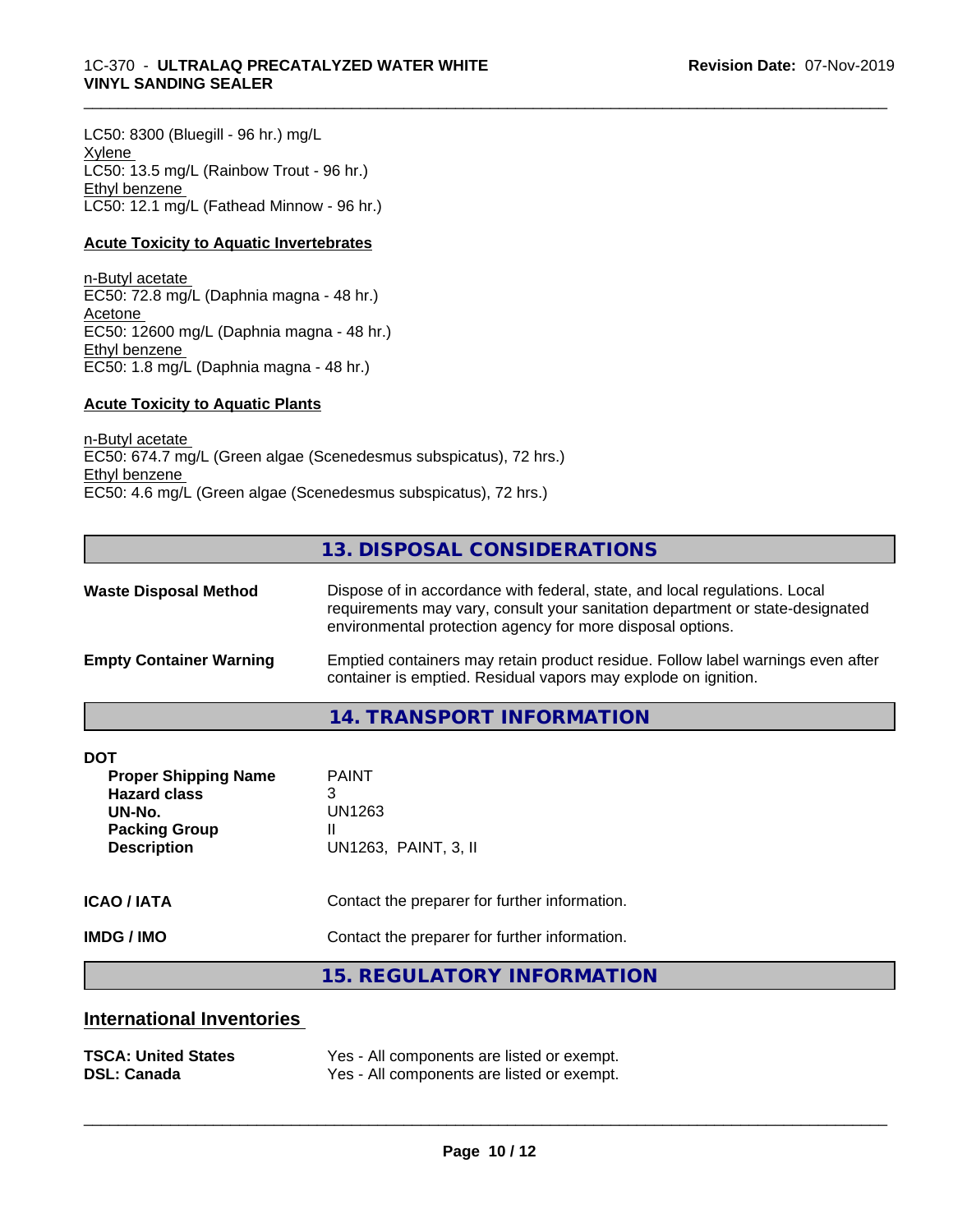# **Federal Regulations**

| SARA 311/312 hazardous categorization |     |  |
|---------------------------------------|-----|--|
| Acute health hazard                   | Yes |  |
| Chronic Health Hazard                 | Yes |  |
| Fire hazard                           | Yes |  |
| Sudden release of pressure hazard     | No. |  |
| <b>Reactive Hazard</b>                | No  |  |

#### **SARA 313**

Section 313 of Title III of the Superfund Amendments and Reauthorization Act of 1986 (SARA). This product contains a chemical or chemicals which are subject to the reporting requirements of the Act and Title 40 of the Code of Federal Regulations, Part 372:

\_\_\_\_\_\_\_\_\_\_\_\_\_\_\_\_\_\_\_\_\_\_\_\_\_\_\_\_\_\_\_\_\_\_\_\_\_\_\_\_\_\_\_\_\_\_\_\_\_\_\_\_\_\_\_\_\_\_\_\_\_\_\_\_\_\_\_\_\_\_\_\_\_\_\_\_\_\_\_\_\_\_\_\_\_\_\_\_\_\_\_\_\_

| CAS No.        | Weight-% | <b>CERCLA/SARA 313</b>     |
|----------------|----------|----------------------------|
|                |          | (de minimis concentration) |
| 1330-20-7      | $5 - 10$ | 1.0                        |
| 67-63-0        | $5 - 10$ | 1.0                        |
| $100 - 41 - 4$ | $1 - 5$  | 0.1                        |
| 108-88-3       | $1 - 5$  | 1.0                        |
|                |          |                            |

# **Clean Air Act,Section 112 Hazardous Air Pollutants (HAPs) (see 40 CFR 61)**

This product contains the following HAPs:

| <b>Chemical name</b> | <b>CAS No.</b> | Weight-% | <b>Hazardous Air Pollutant</b> |
|----------------------|----------------|----------|--------------------------------|
|                      |                |          | (HAP)                          |
| Xvlene               | 1330-20-7      | $5 - 10$ | ∟isted                         |
| Ethyl benzene        | 100-41-4       | 1 - 5    | ∟isted                         |
| Toluene              | 108-88-3       | 1 - 5    | ∟isted                         |

# **US State Regulations**

# **California Proposition 65**

**A WARNING:** Cancer and Reproductive Harm– www.P65warnings.ca.gov

#### **State Right-to-Know**

| <b>Chemical name</b> | <b>Massachusetts</b> | <b>New Jersey</b> | Pennsylvania |
|----------------------|----------------------|-------------------|--------------|
| Ethanol              |                      |                   |              |
| n-Butyl acetate      |                      |                   |              |
| Acetone              |                      |                   |              |
| Ethyl acetate        |                      |                   |              |
| Xylene               |                      |                   |              |
| cellulose, nitrate   |                      |                   |              |
| Isopropyl alcohol    |                      |                   |              |
| Isobutyl alcohol     |                      |                   |              |
| Ethyl benzene        |                      |                   |              |
| Toluene              |                      |                   |              |